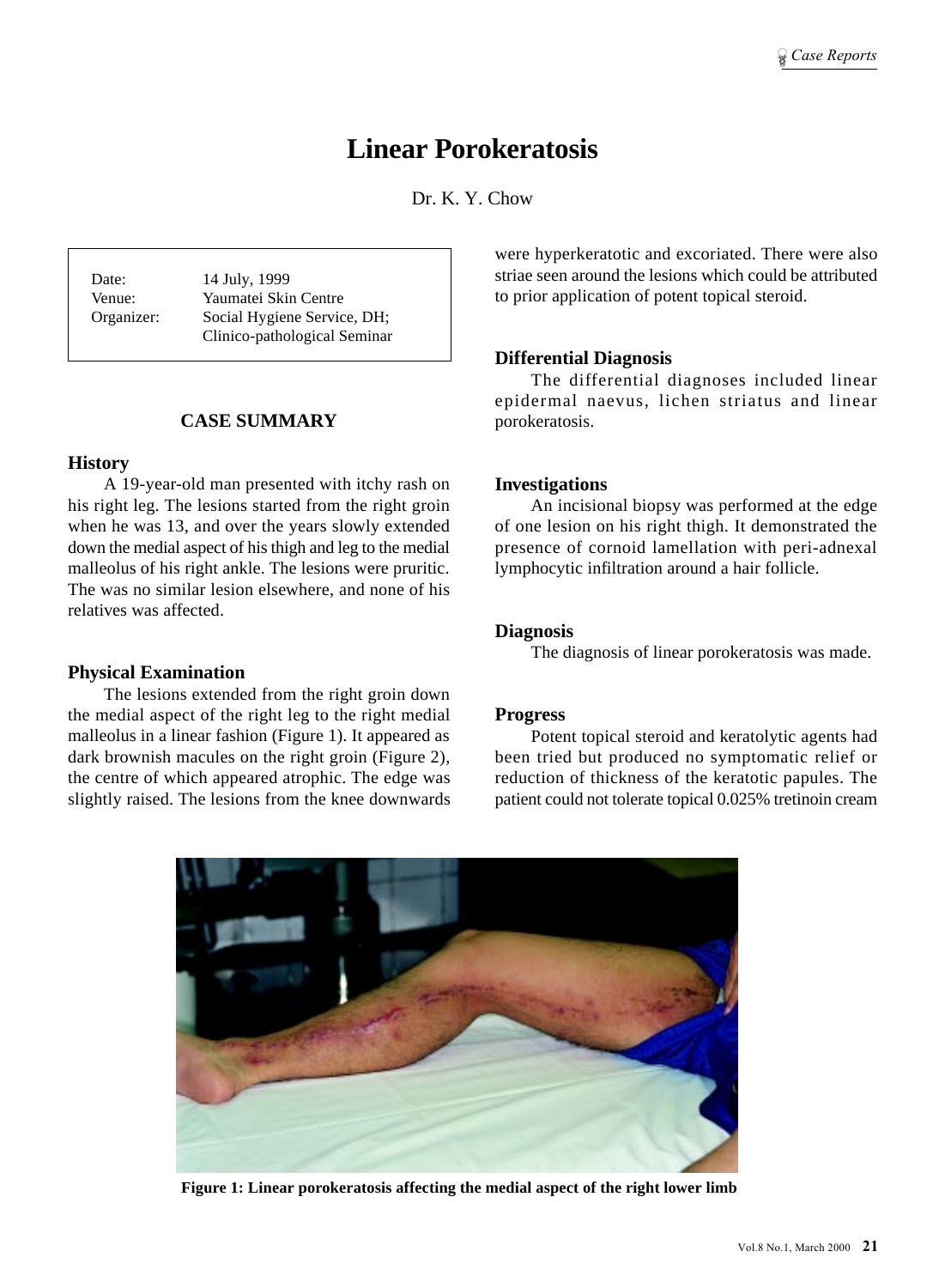

**Figure 2: Brownish macules of linear porokeratosis over the right groin with surrounding steroid induced striae**

because of local irritation. A few sessions of cryotherapy had been carried out but were again not beneficial. The patient did find topical calcipotriol ointment helpful in partially relieving the itch and the thickness of the keratotic ridge.

## **Discussion**

Most of the cases of porokeratosis seen locally are sporadic rather than familial. Topical calcipotriol, which acts by promoting cellular differentiation, may be useful as a topical treatment for porokeratosis.

## **REVIEW ON LINEAR POROKERATOSIS**

Porokeratosis is a disorder of keratinization. Clinically the lesion is sharply demarcated and hyperkeratotic. Five clinical variants have been described: (1) classical porokeratosis of Mibelli (PM); (2) disseminated superficial actinic porokeratosis (DSAP); (3) linear porokeratosis (LP); (4) porokeratosis plantaris, palmaris et disseminata (PPPD); (5) porokeratosis punctata palmaris et plantaris  $(PPPP).<sup>1</sup>$ 

## **Clinical features**

The incidence of linear porokeratosis is not known, but is believed to be rare. Linear porokeratosis comprises 3.5-16.7% of the total number of reported porokeratosis in various reviews.2

Linear porokeratosis may occur in a unilateral, linear or systematized form. The lesions are typically small and annular, with central atrophy and a raised edge. They are grouped and linearly arranged, more commonly affecting the extremities than the trunk. Onset is usually in infancy and childhood, but no definite inheritance pattern has been established. Association with other clinical variants of porokeratosis has been reported.3

## **Etiology**

The etiology is unknown, but an autosomal dominant mode of inheritance has been reasonably well established for PM, PPPD and DSAP. However, numerous non-familial cases have also been reported. It has been suggested that perhaps it is the tendency to develop abnormal clones that is inherited, and additional triggering factors are needed before the lesions become manifested. For example, in DSAP, lesions occurred mainly on sun-exposed area, and some patients may note exacerbation in summer. Porokeratosis has also been reported in immunosuppressed patients, as seen in those following liver or renal transplantation.<sup>4</sup> Because of the similarities of clinical and histological appearances of the various types of porokeratosis, as well as the fact that different variants of porokeratosis may coexist in one patient or in different members of